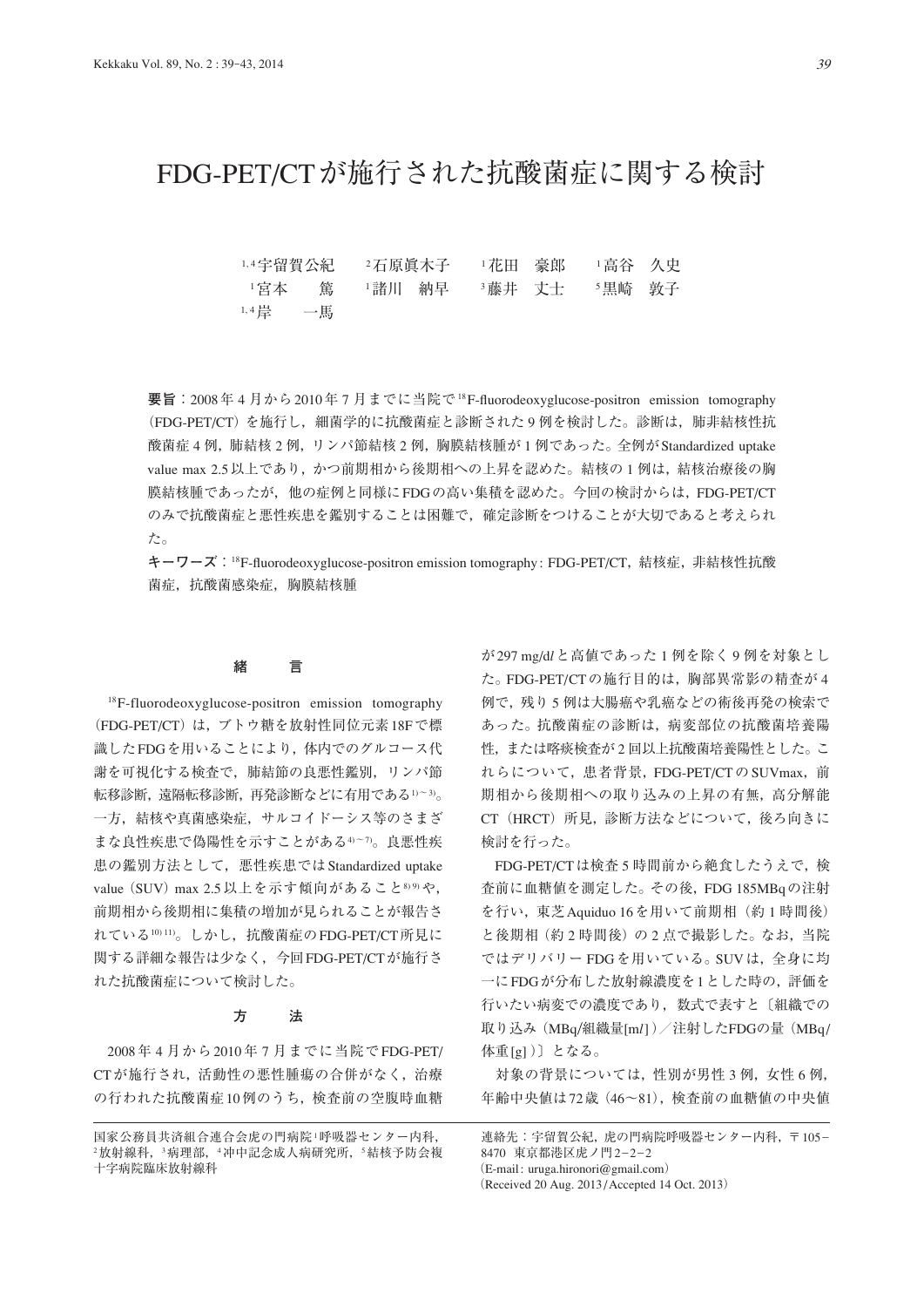は82 mg/d*l*(71~96)であった。抗酸菌症の診断は,肺 非結核性抗酸菌症(*Mycobacterium avium*)4 例,肺結核 2 例, リンパ節結核 2 例, 胸膜結核腫 1 例であった。診 断方法は, 気管支鏡が4例, 手術が3例(胸腔鏡下肺ま たはリンパ節生検が2例, 頸部リンパ節生検が1例), CT ガイド下肺生検が1例, 喀痰が1例であった。なお, 症 例3については、既に症例報告を行っている12)。

#### **結 果**

HRCTでは,結節や浸潤影,気管支拡張,空洞など多 彩な所見が混在していた (Table)。FDG-PET/CTでは, 9 例いずれもSUVmaxは2.5以上であり(中央値9.9),また 前期相から後期相へのSUVmaxの上昇を認めた。

結核治療後の胸膜結核腫(症例1)および非結核性抗 酸菌症(症例 4)の 2 例を提示する。

 症例 1 は70歳女性で喘鳴と倦怠感を主訴に当院を受 診し,喀痰検査でガフキー 1 号,培養検査で*M. tuberculosis*が同定され,肺結核・結核性胸膜炎(病型*r*Ⅲ1 P*l*) と診断した。薬剤感受性検査はすべて感受性であり,イ ソニアジド,リファンピシン,エタンブトール,ピラジ ナミドの 4 剤による標準治療を終了した。治療終了後の 胸部CTで胸膜直下に新たな結節を認めたため,FDG-PET/CT が行われ, SUVmax 6.7 (前期相) → 7.5 (後期 相)と高いFDGの集積を認めた(Fig. 1)。同部位に対し てCTガイド下生検を行い,肥厚した胸膜組織中に乾酪 壊死を伴う類上皮細胞肉芽腫が認められたが,抗酸菌の 培養・PCR検査はいずれも陰性であり,結核治療後の胸 膜結核腫による病変と考えられた。その後,結節は自然 に縮小した。

症例 4 は76歳女性で,胃癌と右乳癌術後の経過観察

中に,HRCTで空洞や気管支拡張を伴う浸潤影,胸膜に は一部石灰化を認め,再発の検査のためFDG-PET/CTが 施行された。FDG-PET/CTではSUVmax 12.7(前期相)→ 15.8(後期相)と高い取り込みを認めた(Fig. 2)。喀痰検 査で*M. avium*が検出され,非結核性抗酸菌症と診断した。

#### **考 察**

 われわれは,FDG-PET/CTが施行された抗酸菌症 9 例 のFDG-PET/CT所見を検討し,全例で病変部のSUVmax は2.5以上であり,かつ前期相から後期相へのSUVmax の上昇を認め,FDGの集積からの悪性疾患との鑑別は困 難であった。このうち肺結核の1例は、初期悪化による 病変であったが,他の症例と同様にFDGの高い集積が 観察された。

FDG-PET/CTは,グルコース代謝の高い種々の良性疾 患でも偽陽性となることが報告されている4)~7) 13)。偽陽 性を解決する目的で,さまざまな評価方法が検討されて いる。最も汎用されているのが,SUVmax 2.5以上であれ ば悪性腫瘍である可能性が高いと判断する方法である9)。 しかし、良性病変でもSUVmax 2.5以上を示したとする報 告も多い14) 15)。また,悪性病変ではFDG集積のピークが 2時間以降になるのを利用し、約1時間後の前期相より 2 ~ 3 時間後の後期相にFDG集積のピークが認められた 場合には悪性を疑う方法が頭頸部の病変で考案され16, その後,肺病変にも応用された10) 11)。集積のピークの時 間が良悪性疾患で異なる理由について明確な機序は分か っていないが,細胞内のFDGをリン酸化または脱リン 酸化するグルコース 6 リン酸化酵素の分布が, 悪性病変 では低濃度であるのに対して良性病変では高濃度である ことが影響していると推測されている6。

| Case                                                                                                            | Lesion       | Bacteri-<br>ology | High-resolution CT findings                                                             | Blood sugar<br>before FDG-<br>PET (mg/dl) | <b>SUVmax</b>    |                    |           |
|-----------------------------------------------------------------------------------------------------------------|--------------|-------------------|-----------------------------------------------------------------------------------------|-------------------------------------------|------------------|--------------------|-----------|
|                                                                                                                 |              |                   |                                                                                         |                                           | (early<br>phase) | (delayed<br>phase) | % change  |
| $\mathbf{1}$                                                                                                    | Lung, pleura | TB                | Consolidation, multiple nodules, calcification, atelectasis,<br>pleural thickening      | 82                                        | 6.7              | 7.5                | $+11.9\%$ |
|                                                                                                                 | Lung         | TB                | Consolidation, multiple nodules, calcification, pleural<br>thickening                   | 85                                        | 5.2              | 8.2                | $+57.7%$  |
| 3                                                                                                               | Lung         | TB                | Consolidation, GGO, multiple nodules, mediastinal lymph-<br>nodes enlargement           | 76                                        | 18.0             | 21.8               | $+21.1%$  |
| 4                                                                                                               | Lung         | <b>NTM</b>        | Cavities, consolidation, multiple nodules, bronchiolectasis,<br>calcification           | 93                                        | 12.7             | 15.8               | $+24.4\%$ |
| 5                                                                                                               | Lung         | <b>NTM</b>        | Consolidation, calcification, hilar lymphnodes enlargement                              | 71                                        | 10.2             | 12.7               | $+24.5\%$ |
| 6                                                                                                               | Lung         | <b>NTM</b>        | Cavity, consolidation, multiple nodules, bronchiolectasis,<br>bronchial wall thickening | 72                                        | 3.5              | 4.2                | $+20.0\%$ |
|                                                                                                                 | Lung         | <b>NTM</b>        | Multiple nodules, mucoid impaction, calcification                                       | 76                                        | 3.4              | 3.9                | $+14.7\%$ |
| 8                                                                                                               | Lymph node   | TB                | Cervical lymphnodes enlargement                                                         | 96                                        | 9.8              | 12.0               | $+22.4%$  |
| 9                                                                                                               | Lymph node   | TB                | Abdominal and mediastinal lymphnodes enlargement                                        | 82                                        | 7.5              | 9.9                | $+32.0\%$ |
| المستساد المستناد والمستناة والمستناة والمستناة والمستناة والمستناة والمستناة والمستناة والمستناة والمستناة وال |              |                   |                                                                                         |                                           |                  |                    |           |

Table High-resolution CT and FDG-PET/CT findings

TB : *Mycobacterium tuberculosis*, NTM : non-tuberculous mycobacteria, GGO : ground glass opacity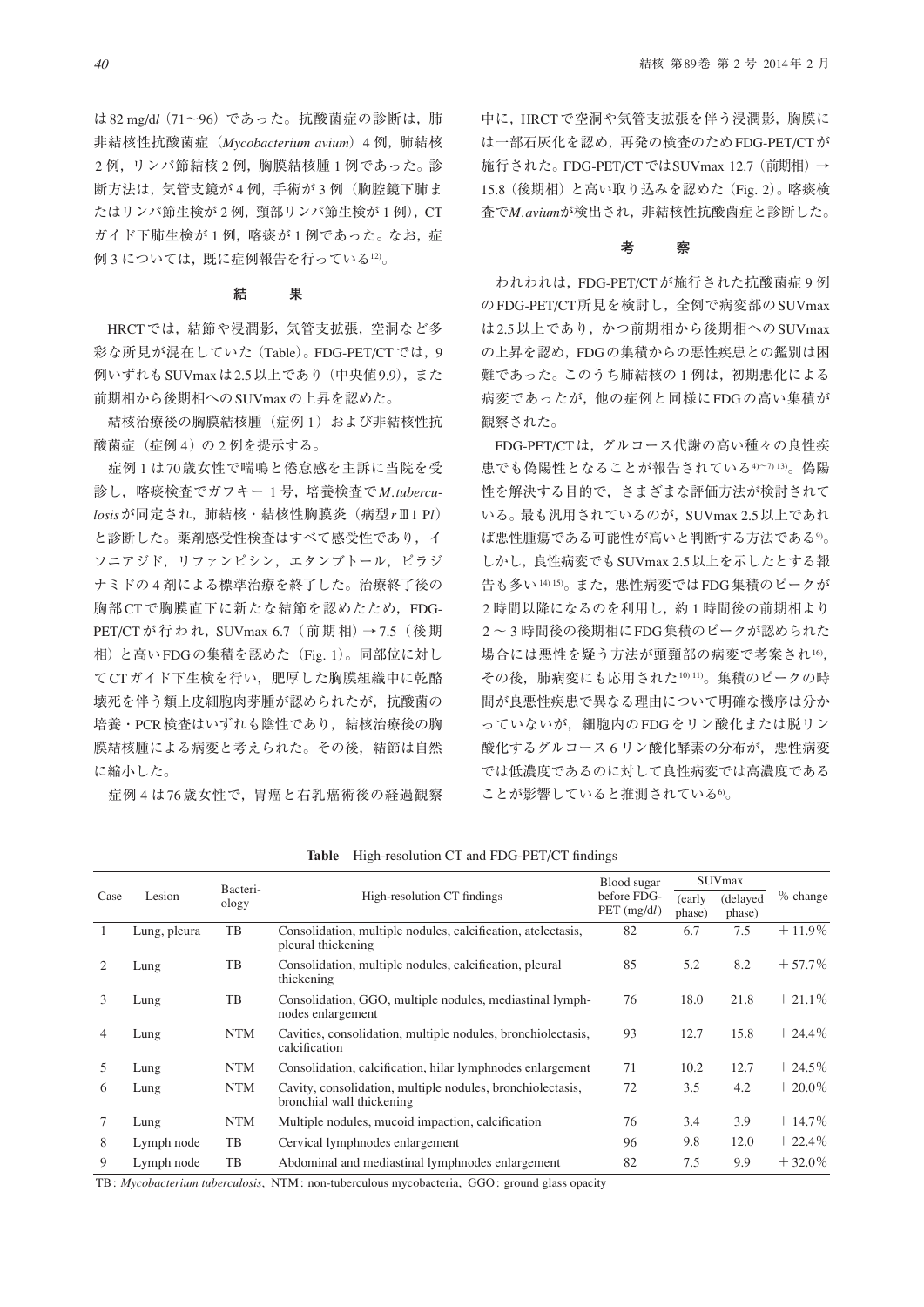

**Fig. 1** Case 1: 70-year-old woman with pulmonary tuberculosis and tuberculous pleurisy. (a) High-resolution CT before antituberculosis therapy. (b) After anti-tuberculosis therapy, high-resolution CT showed a new nodule (arrow head). (c) FDG-PET/CT scan showed remarkable uptake of FDG in it [SUVmax 6.7 (early phase)  $\rightarrow$  7.5 (delayed phase)]. It was diagnosed as a lesion occurred by pleural tuberculoma after treatment.





**Fig. 2** Case 4: 76-year-old woman with non-tuberculosis mycobacterial infection. (a, b) High-resolution CT showed cavitary consolidation with bronchiectasis. (c, d) FDG-PET/CT scan showed avid FDG uptake [SUVmax 12.7 (early phase)  $\rightarrow$ 15.8 (delayed phase)].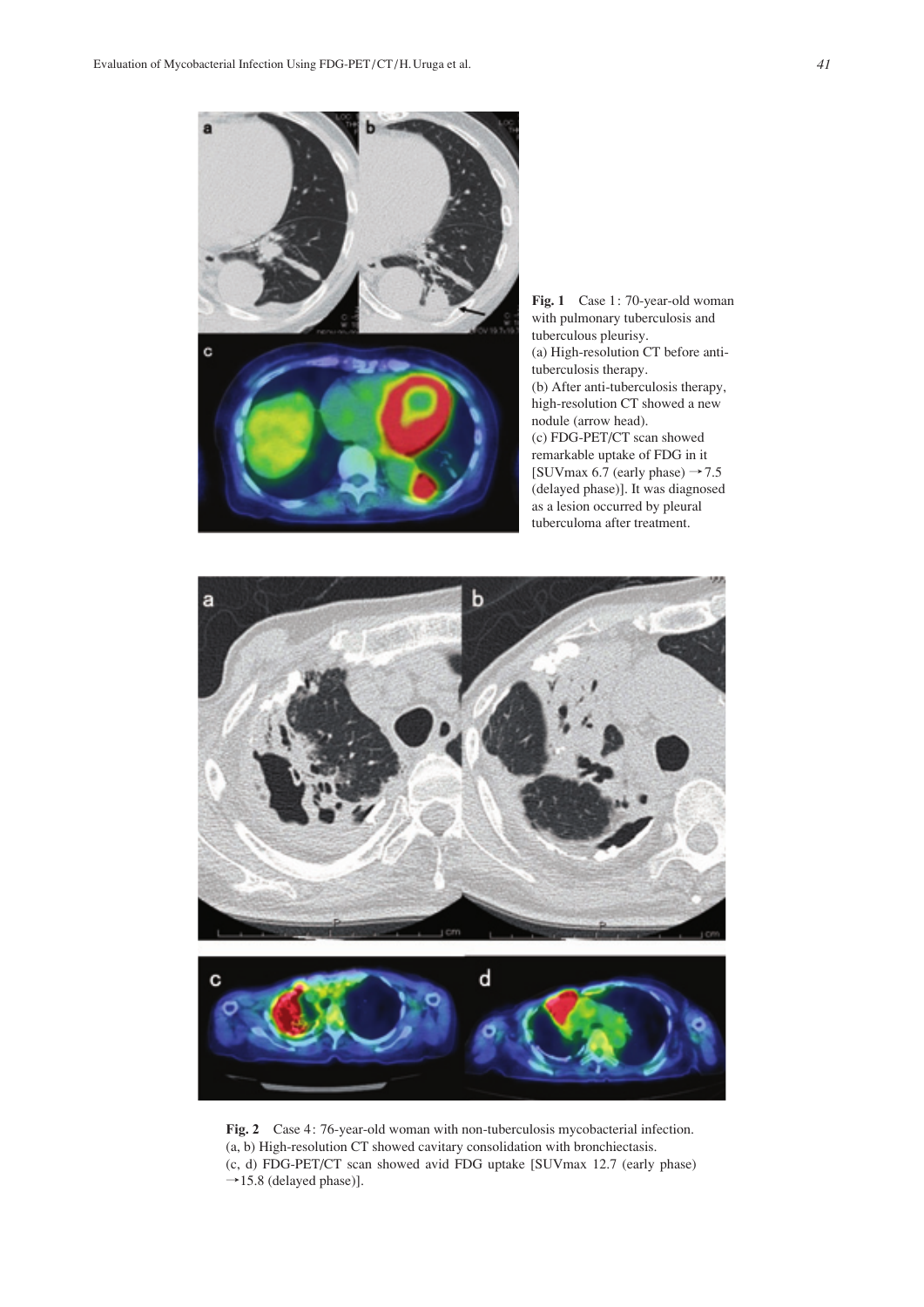抗酸菌症の病変でも,FDGが集積することが報告され ている。Demuraら17)は,肺結核25例と非結核性抗酸菌 症22例のFDG-PET/CT所見を解析し,SUVmax中央値は 5.05(2.5~7.6)であった。このうち14例については治 療後に再度FDG-PET/CTを行い,FDGの集積が治療前よ り低下していて,活動性の評価にも有用であると述べて いる。またGooら18)は,FDG-PET/CTを行った10例の結 核腫について検討し, SUVmax 中央値は4.2 (1.9~3.7) であった。さらに,リンパ節結核についても,肺結核や 非結核性抗酸菌と同様にFDGの集積を認めることが報 告されている7。

 一方,抗酸菌症を対象とした前期相と後期相の比較に ついての報告は少ない。Abdulら19)は結核性脊椎炎の症 例で,前期相から後期相にFDGの集積の低下が認めら れたと報告している。しかし,Sathekgeら20)は結核の30 例についてFDG-PET/CT所見を検討し,前期相から後期 相へのFDGの集積の変化率は悪性疾患と有意差を認め ず,われわれと同じ結果であった。

 本検討の限界として,まず単施設での後ろ向きの少数 例の検討であることが挙げられる。また,本検討での FDG-PET/CTの解析はSUV値を中心に行ったが,実際 の臨床における放射線科医による読影はCT所見を含め て行っていることが多いと考えられ,本検討と実際の読 影とは異なる可能性がある。さらに,HRCT所見のみで 抗酸菌の可能性が高いという診断が可能であったかにつ いては,検証を行えていない。

 今回の検討から,FDG-PET/CTでのFDGの集積度によ り抗酸菌症と悪性疾患を鑑別することは難しく,HRCT 所見も参考にして確定診断をつけることが大切であると 考えられた。

 この論文の要旨は,第86回日本結核病学会総会(2011 年6月3日, 東京)にて発表した。

著者のCOI (conflicts of interest) 開示:本論文発表内 容に関して特になし。

### **文 献**

- 1 ) 小川洋二:肺癌におけるFDG-PET/CT. 肺癌. 2010 ; 50 : 853–859.
- 2 ) Fischer B, Lassen U, Mortensen J, et al.: Preoperative staging of lung cancer with combined PET-CT. N Engl J Med. 2009 ; 361: 32‒39.
- 3) Ung YC, Maziak DE, Vanderveen JA, et al.: <sup>18</sup>Fluorodeoxyglucose positron emission tomography in the diagnosis and staging of lung cancer: a systematic review. J Natl Cancer Inst. 2007 ; 99 : 1753-1767.
- 4 ) Hara T, Kosaka N, Suzuki T, et al.: Uptake rates of 18Ffluorodeoxyglucose and  $^{11}$ C-choline in lung cancer and

pulmonary tuberculosis: a positron emission tomography study. Chest. 2003; 124:893-901.

- 5 ) Kubota K, Matsuzawa T, Fujiwara T, et al.: Differential diagnosis of lung tumor with positron emission tomography: a prospective study. J Nucl Med.  $1990$ ;  $31$ :  $1927-1932$ .
- 6 ) Alavi A, Gupta N, Alberini JL, et al.: Positron emission tomography imaging in nonmalignant thoracic disorders. Semin Nucl Med. 2002 ; 32 : 293-321.
- 7 ) Chang JM, Lee HJ, Goo JM, et al.: False positive and false negative FDG-PET scans in various thoracic diseases. Korean J Radiol. 2006 ; 7 : 57‒69.
- 8 ) Patz EF Jr, Lowe VJ, Hoffman JM, et al.: Focal pulmonary abnormalities: evaluation with F-18 fluorodeoxyglucose PET scanning. Radiology. 1993; 188: 487-490.
- 9 ) Al-Sugair A, Coleman RE: Applications of PET in lung cancer. Semin Nucl Med. 1998 ; 28 : 303-319.
- 10) Matthies A, Hickeson M, Cuchiara A, et al.: Dual time point 18F-FDG PET for the evaluation of pulmonary nodules. J Nucl Med. 2002; 43:871-875.
- 11) Demura Y, Tsuchida T, Ishizaki T, et al.: 18F-FDG accumulation with PET for differentiation between benign and malignant lesions in the thorax. J Nucl Med. 2003 ; 44 : 540‒548.
- 12) 宇留賀公紀, 村瀬享子, 黒崎敦子, 他:FDG-PETにて高 い集積を認めた乾酪性肺炎の1例. 日呼吸会誌. 2010 ;  $48:247-252.$
- 13) Shim SS, Lee KS, Kim BT, et al.: Focal parenchymal lung lesions showing a potential of false-positive and falsenegative interpretations on integrated PET/CT. AJR Am J Roentgenol. 2006; 186:639-648.
- 14) Knight SB, Delbeke D, Stewart JR, et al.: Evaluation of pulmonary lesions with FDG-PET. Comparison of findings in patients with and without a history of prior malignancy. Chest. 1996; 109: 982-988.
- 15) Kapucu LO, Meltzer CC, Townsend DW, et al.: Fluorine-18-fl uorodeoxyglucose uptake in pneumonia. J Nucl Med. 1998 ; 39 : 1267‒1269.
- 16) Hustinx R, Smith RJ, Benard F, et al.: Dual time point fluorine-18 fluorodeoxyglucose positron emission tomography: a potential method to differentiate malignancy from inflammation and normal tissue in the head and neck. Eur J Nucl Med. 1999 : 26 : 1345-1348.
- 17) Demura Y, Tsuchida T, Uesaka D, et al.: Usefulness of <sup>18</sup>F-fluorodeoxyglucose positron emission tomography for diagnosing disease activity and monitoring therapeutic response in patients with pulmonary mycobacteriosis. Eur J Nucl Med Mol Imaging. 2009; 36:632-639.
- 18) Goo JM, Im JG, Do KH, et al.: Pulmonary tuberculoma evaluated by means of FDG PET: findings in 10 cases. Radiology. 2000 ; 216 : 117‒121.
- 19) Abdul H, Abdul N, Nordin A.: Dual time point imaging of FDG PET/CT in a tuberculous spondylodiscitis. Biomed Imaging Interv J. 2010 ; 6 : e18.